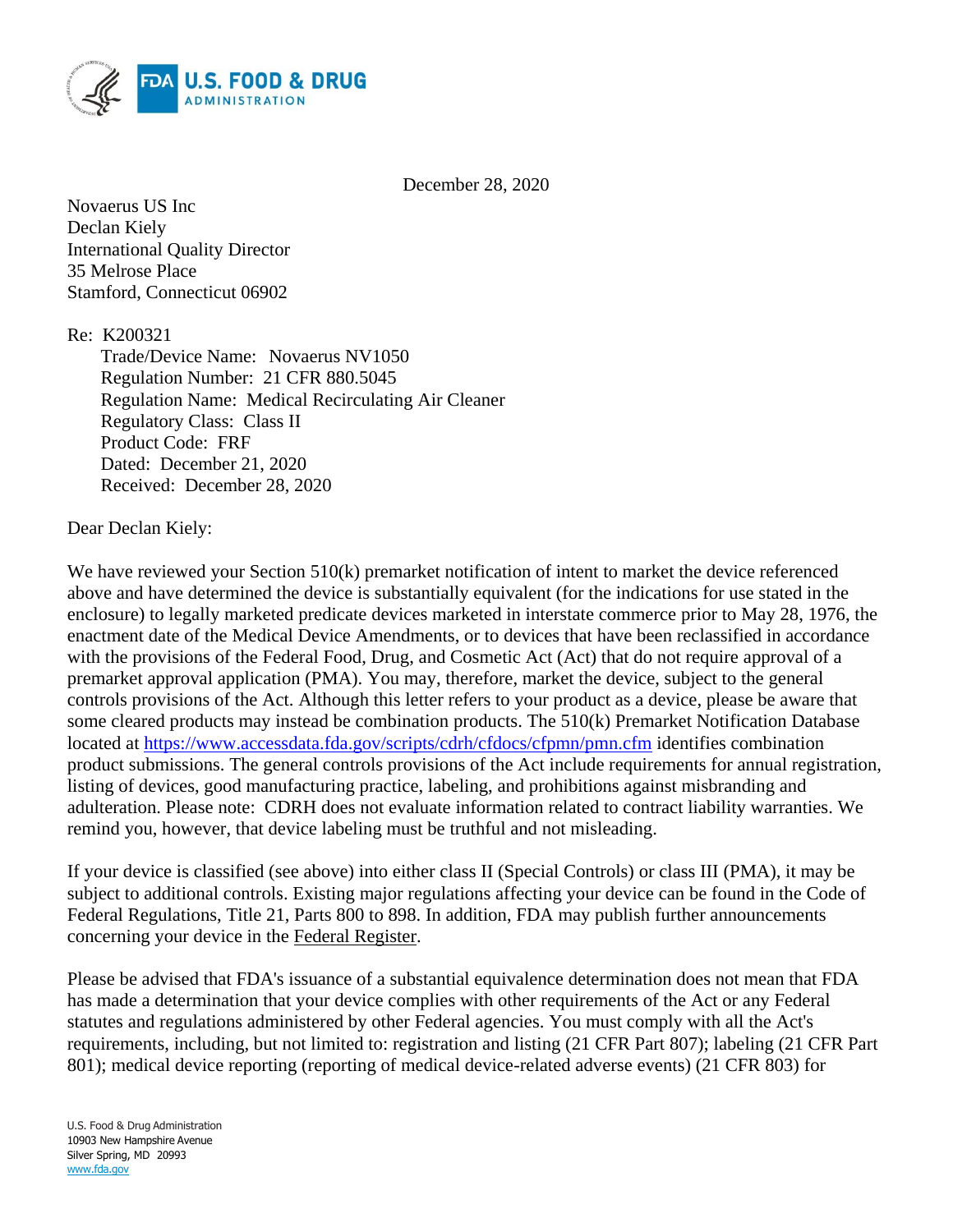devices or postmarketing safety reporting (21 CFR 4, Subpart B) for combination products (see [https://www.fda.gov/combination-products/guidance-regulatory-information/postmarketing-safety-reporting](https://www.fda.gov/combination-products/guidance-regulatory-information/postmarketing-safety-reporting-combination-products)[combination-products\)](https://www.fda.gov/combination-products/guidance-regulatory-information/postmarketing-safety-reporting-combination-products); good manufacturing practice requirements as set forth in the quality systems (QS) regulation (21 CFR Part 820) for devices or current good manufacturing practices (21 CFR 4, Subpart A) for combination products; and, if applicable, the electronic product radiation control provisions (Sections 531- 542 of the Act); 21 CFR 1000-1050.

Also, please note the regulation entitled, "Misbranding by reference to premarket notification" (21 CFR Part 807.97). For questions regarding the reporting of adverse events under the MDR regulation (21 CFR Part 803), please go to [https://www.fda.gov/medical-devices/medical-device-safety/medical-device-reporting](https://www.fda.gov/medical-devices/medical-device-safety/medical-device-reporting-mdr-how-report-medical-device-problems)[mdr-how-report-medical-device-problems.](https://www.fda.gov/medical-devices/medical-device-safety/medical-device-reporting-mdr-how-report-medical-device-problems)

For comprehensive regulatory information about medical devices and radiation-emitting products, including information about labeling regulations, please see Device Advice [\(https://www.fda.gov/medical](https://www.fda.gov/medical-devices/device-advice-comprehensive-regulatory-assistance)[devices/device-advice-comprehensive-regulatory-assistance\)](https://www.fda.gov/medical-devices/device-advice-comprehensive-regulatory-assistance) and CDRH Learn [\(https://www.fda.gov/training-and-continuing-education/cdrh-learn\)](https://www.fda.gov/training-and-continuing-education/cdrh-learn). Additionally, you may contact the Division of Industry and Consumer Education (DICE) to ask a question about a specific regulatory topic. See the DICE website [\(https://www.fda.gov/medical-devices/device-advice-comprehensive-regulatory](https://www.fda.gov/medical-devices/device-advice-comprehensive-regulatory-assistance/contact-us-division-industry-and-consumer-education-dice)[assistance/contact-us-division-industry-and-consumer-education-dice\)](https://www.fda.gov/medical-devices/device-advice-comprehensive-regulatory-assistance/contact-us-division-industry-and-consumer-education-dice) for more information or contact DICE by email [\(DICE@fda.hhs.gov\)](mailto:%20DICE@fda.hhs.gov) or phone (1-800-638-2041 or 301-796-7100).

Sincerely,

# Clarence W. Murray III -S

Clarence W. Murray, III, Ph.D. Acting Assistant Director DHT4B: Division of Infection Control and Plastic Surgery Devices OHT4: Office of Surgical and Infection Control Devices Office of Product Evaluation and Quality Center for Devices and Radiological Health

Enclosure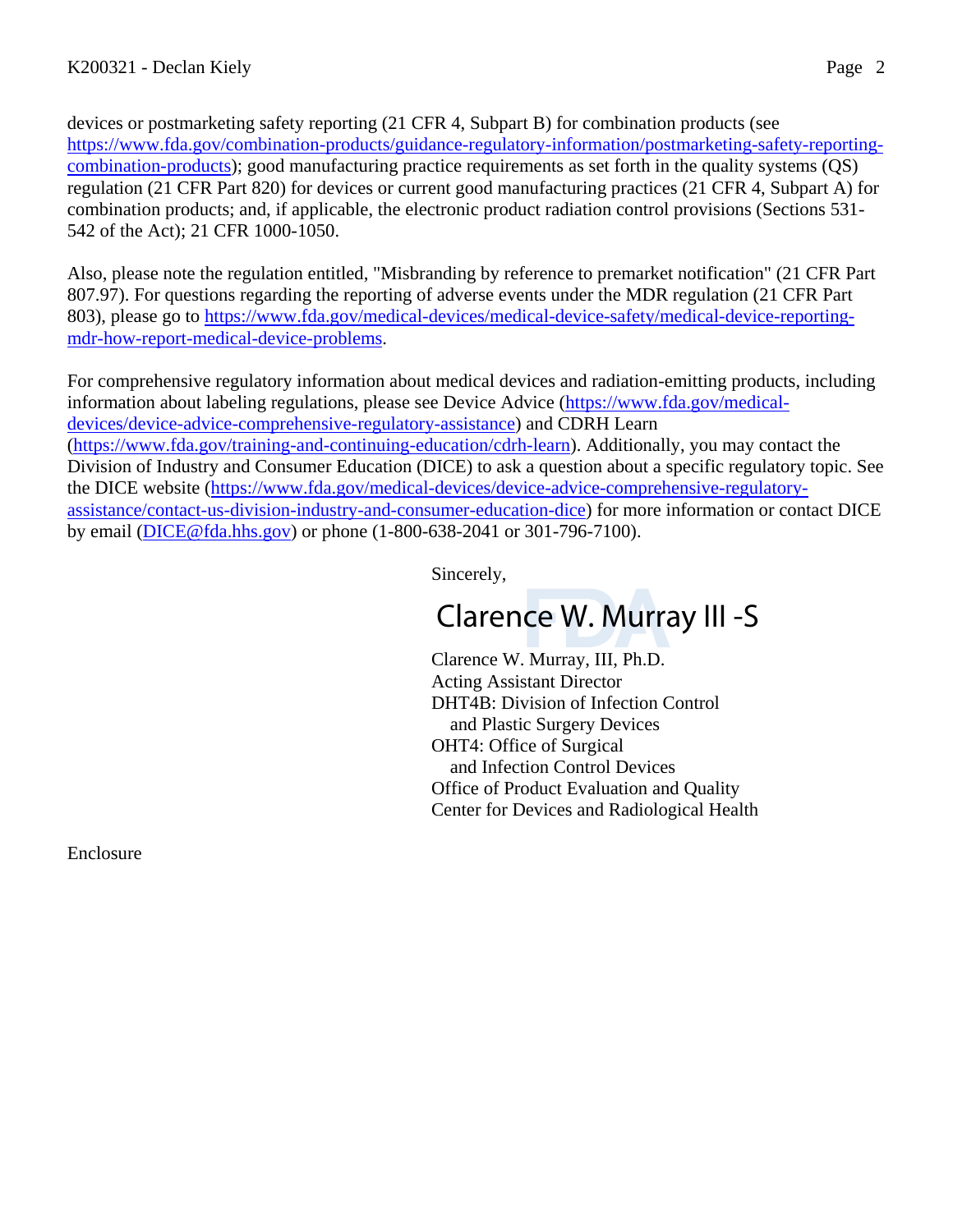## **Indications for Use**

510(k) Number (if known) K200321

Device Name Novaerus NV1050

Indications for Use (Describe)

The Novaerus NV1050 is intended as a room recirculating air cleaner. The system is used for filtering out and inactivating airborne particles from the air for medical purposes.

| Type of Use (Select one or both, as applicable) |  |
|-------------------------------------------------|--|

Prescription Use (Part 21 CFR 801 Subpart D)

 $\boxtimes$  Over-The-Counter Use (21 CFR 801 Subpart C)

#### **CONTINUE ON A SEPARATE PAGE IF NEEDED.**

This section applies only to requirements of the Paperwork Reduction Act of 1995.

#### \*DO NOT SEND YOUR COMPLETED FORM TO THE PRA STAFF EMAIL ADDRESS BELOW.\*

The burden time for this collection of information is estimated to average 79 hours per response, including the time to review instructions, search existing data sources, gather and maintain the data needed and complete and review the collection of information. Send comments regarding this burden estimate or any other aspect of this information collection, including suggestions for reducing this burden, to:

> Department of Health and Human Services Food and Drug Administration Office of Chief Information Officer Paperwork Reduction Act (PRA) Staff PRAStaff@fda.hhs.gov

"An agency may not conduct or sponsor, and a person is not required to respond to, a collection of information unless it displays a currently valid OMB number."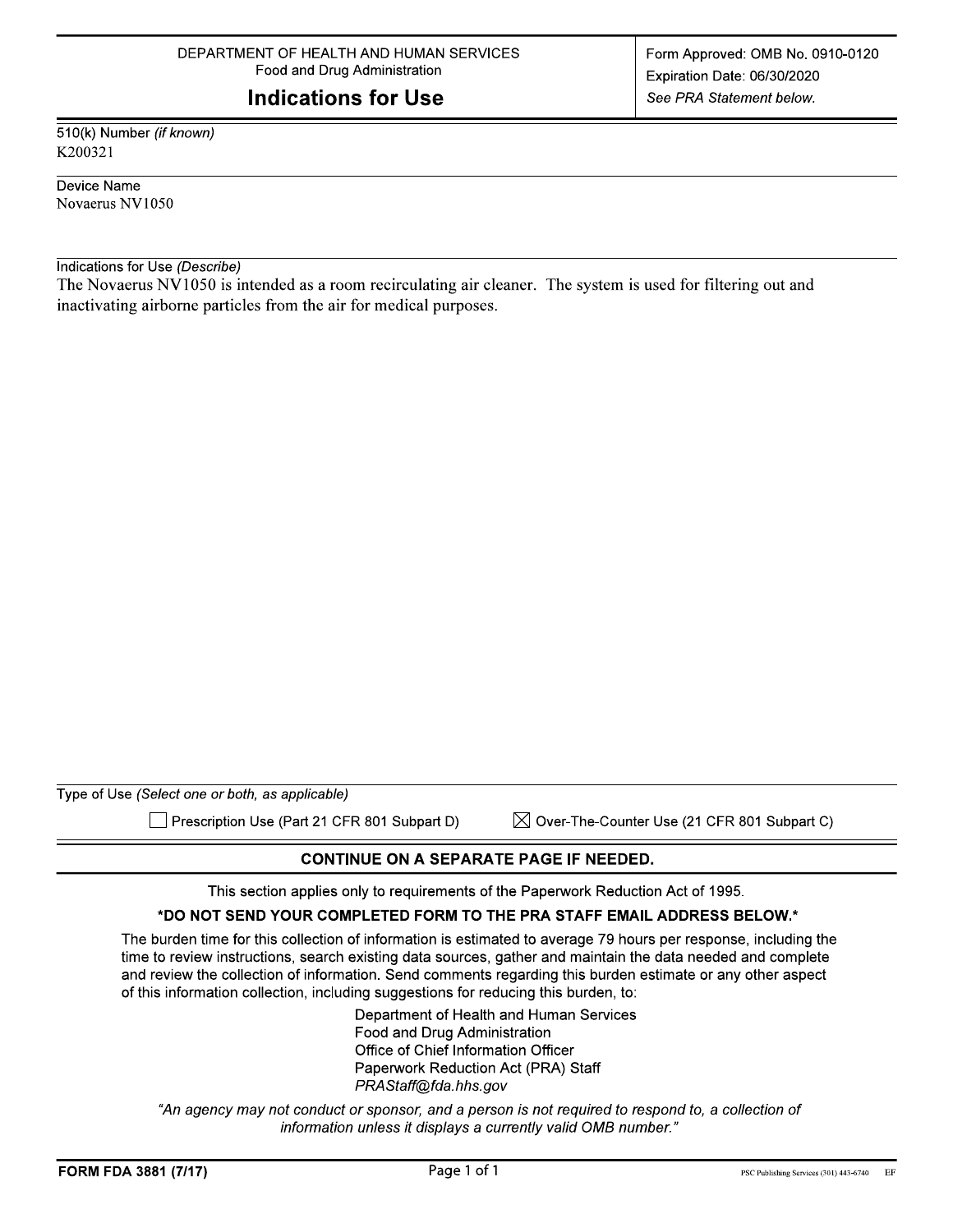#### **510K SUMMARY K200321**

# **1. SUBMITTER'S NAME, ADDRESS, TELEPHONE NUMBER, CONTACT PERSON AND DATE PREPARED**

Novaerus US Inc 35 Melrose Place **Stamford** CT 06902 USA

Contact Person: Declan Kiely

Phone: +1 203 662 0800

Date Prepared: 06<sup>th</sup> February 2020

## **2. DEVICE**

#### **Name of Device**

Novaerus NV1050

#### **Common or Usual Name**

Air Filtration System, HEPA Air Filtration System

#### **Classification Name/Product Code/CFR Reference**

Medical recirculating air cleaner, Product Code: FRF CFR Reference: 21 CFR 880.5045

### **3. PREDICATE DEVICE**

Predicate: Plasmair Model T2006 [K070722], Commercial name: Sentinel This predicate has not been subject to a design-related recall

No reference devices were used in this submission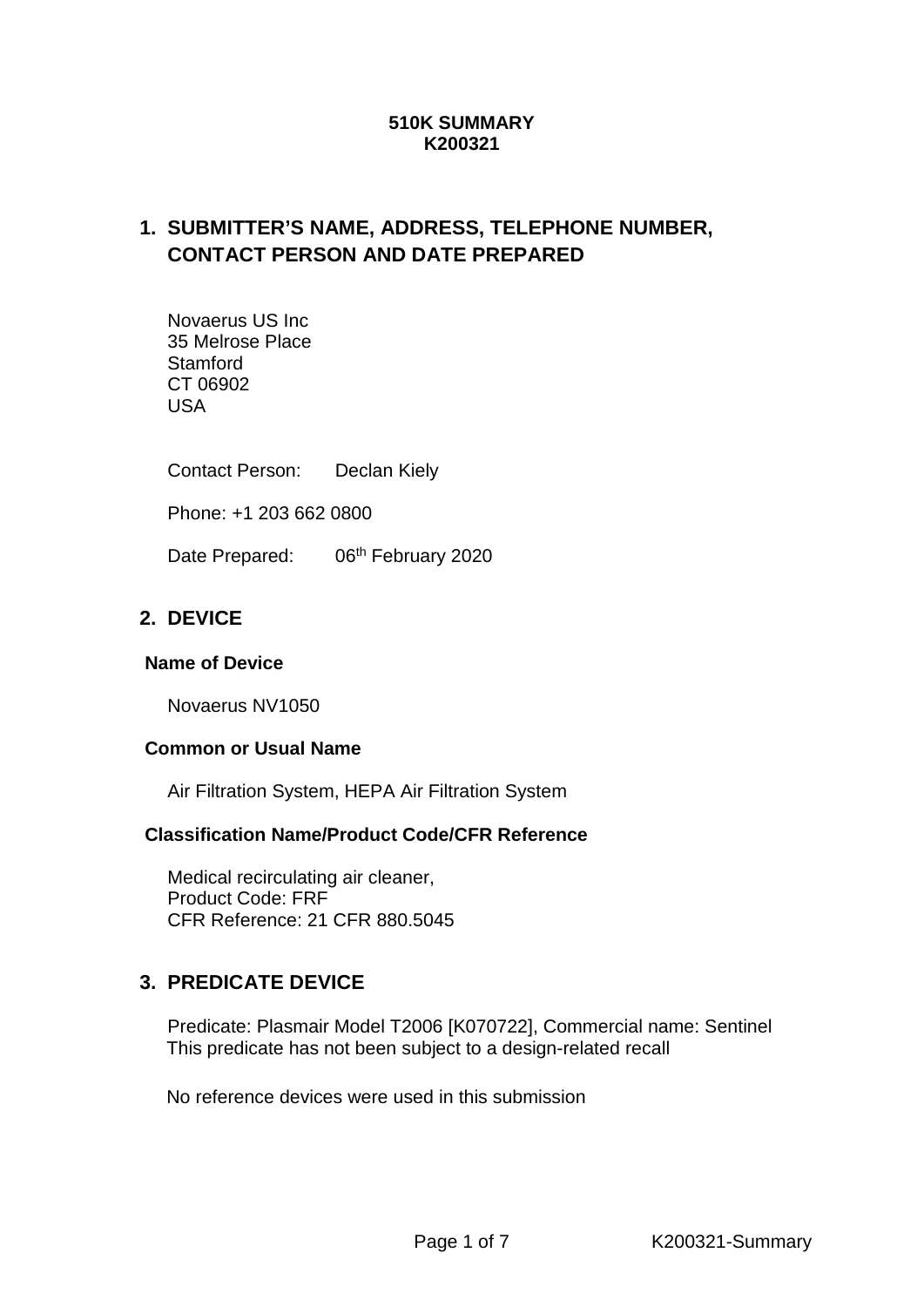# **4. DEVICE DESCRIPTION**

The Novaerus NV1050 (NV1050) is a free-standing cabinet of a size that can be maneuvered into position by a single person. The NV1050 is powered from an AC wall outlet.

The NV1050 circulates the room air through its cabinet. The air is drawn in through the front of the cabinet, passes through a pre-filter then a Dielectric Barrier Discharge Plasma generator ("plasma generator") stage, and a further two filters (HEPA, Carbon) The cleaned air is exhausted out of the top panel of the cabinet.

The device has simple controls: On/Off and fan speed setting from 1 to 5. There is a button to initiate a filter blockage test to check and inform the user if the filters are getting close to requiring changing. The only routine maintenance is a calendar-based filter change schedule indicated in the User Manual; the indicator light on the front panel acts as a reminder that the filters will soon need attention.

The airflow path through the NV1050 is:

- A general pre- filter to remove particles from the input air flow.
- A bank of three (3) plasma generators, each Plasma Generator consists of two (2) plasma Coils. Micro-Organisms, including virus and bacteria, are inactivated by the plasma generator. This occurs through damage by plasma constituents (ions, electrons, reactive oxidizing species, ultraviolet radiation, high electric fields)
- A HEPA (High-efficiency Particulate Air) filter to trap the resulting virus/bacteria particulates.
- An activated carbon filter to trap any ozone in the airstream before it is output to the environment.

Examples of the individual performance of these elements are:

- The general air pre-filter captures over 85% of particles between 0.4 µm and 10 µm per ISO16890:2016.
- A single plasma generator produced a 4.4. log reduction in *MS2 bacteriophage* in five (5) hours in a sealed room of 580ft<sup>3</sup> (16.4m<sup>3</sup>). The NV1050 has three (3) such plasma generators.
- The HEPA filter captures over 99.95% of particles of 0.18µm
- The carbon filter has an expected life of 3000 hours.

The combined performance of these elements in the reduction of microorganisms is stated on the labelling as, "*Bacillus Globigii* endospores and *MS2 bacteriophage* reduced by 99.99% (4 log reduction) in 15 minutes when operating at full fan speed in a room of 580ft3 (16.4m3)". The testing that produced these results is detailed at section 7.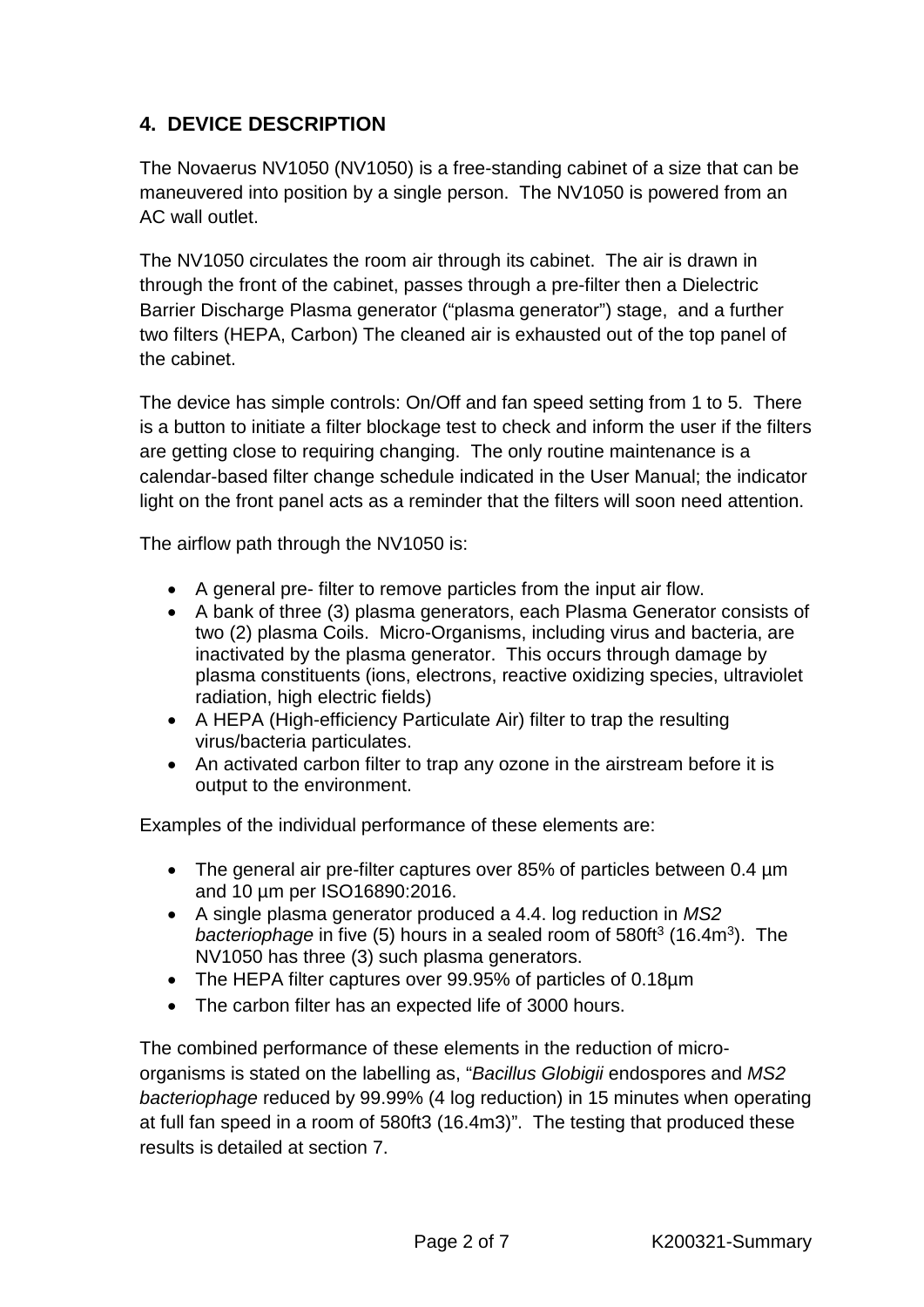# **5. INTENDED USE / INDICATIONS FOR USE**

The Novaerus NV1050 is intended as a room recirculating air cleaner. The system is used for filtering out and inactivating airborne particles from the air for medical purposes

# **6. COMPARISON OF TECHNOLOGICAL CHARACTERISTICS WITH THE PREDICATE DEVICE**

Both the Novaerus NV1050 and the Plasmair Model T2006 are free-standing cabinets that can be moved to a location to provide localized air-cleansing. The NV1050 and T2006 both use a plasma discharge as the method of neutralizing biological contaminants. Both devices use a HEPA filter as the primary method of then trapping the debris and particles.

The generation of a plasma field creates extra ozone in the airflow as a byproduct of the electrical discharge. Both devices have a final stage of filtration to remove any residual ozone in the airflow. The predicate device uses a catalytic converter to absorb the ozone. The NV1050 uses an activated carbon filter for this purpose. They are alternative methods to achieve the same objective of removing any residual ozone. The use of an activated carbon filter in the NV1050 is a design choice that makes the device cheaper to manufacture and assists in reducing the cabinet size. It does mean that the carbon filter will have to be changed in a maintenance schedule, but there is already a HEPA filter in both the NV1050 and the predicate device. A HEPA filter will require periodic changes. The additional Carbon filter to be changed in the NV1050 is just an additional item on the maintenance schedule.

A table to compare the technical characteristics is below.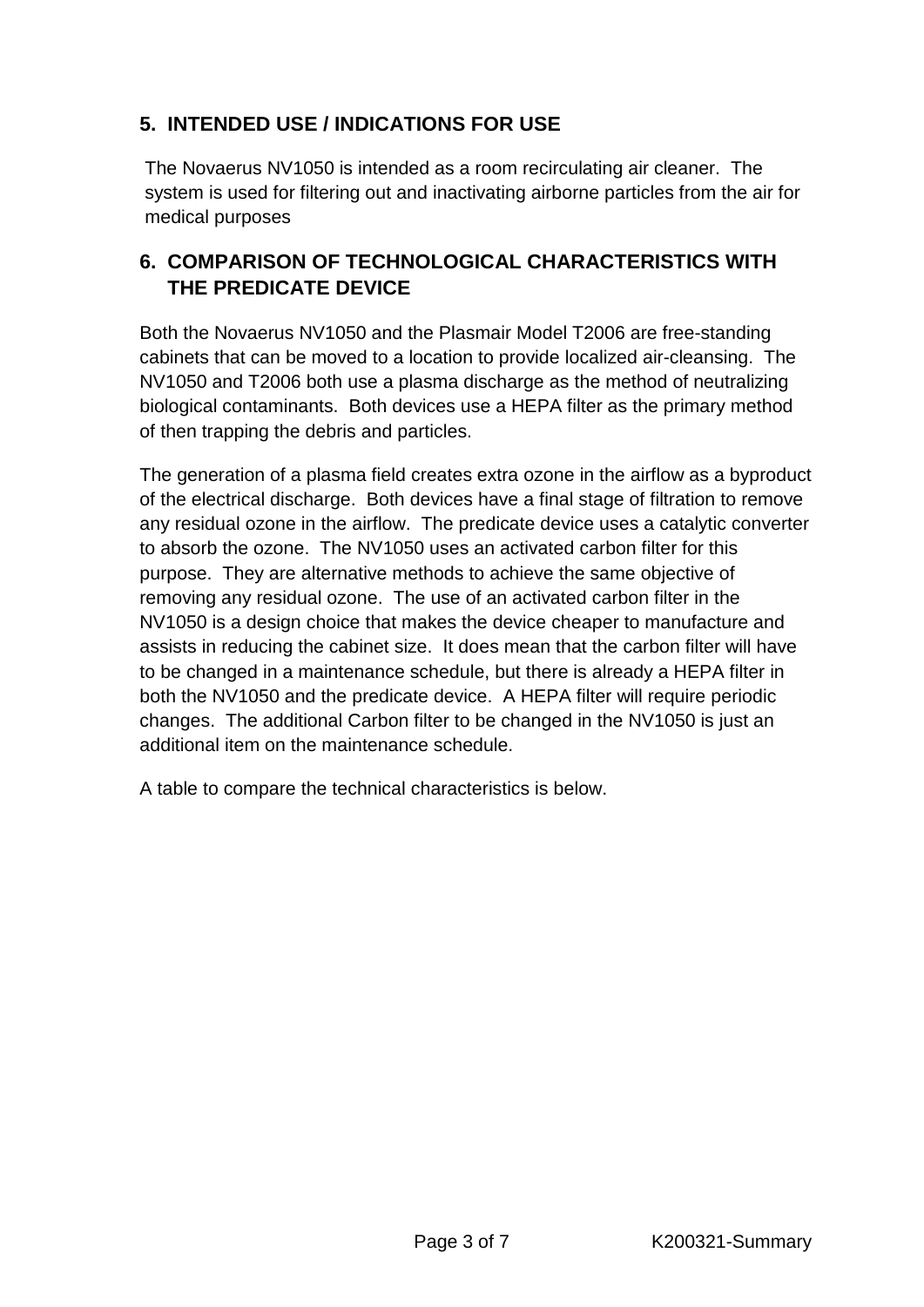| Feature                                    | Novaerus NV1050<br>(K200321)                                                                                                                                                                                                                                 | Plasmair T2006<br>(K070722)                                                                                                                                                                                                                                                                                                                                                                  | Comparison |
|--------------------------------------------|--------------------------------------------------------------------------------------------------------------------------------------------------------------------------------------------------------------------------------------------------------------|----------------------------------------------------------------------------------------------------------------------------------------------------------------------------------------------------------------------------------------------------------------------------------------------------------------------------------------------------------------------------------------------|------------|
| Device<br>illustration                     |                                                                                                                                                                                                                                                              | plasmair                                                                                                                                                                                                                                                                                                                                                                                     | Similar    |
| Intended<br>Use/<br>Indications<br>for Use | The Novaerus NV1050 is<br>intended as a room<br>recirculating air cleaner.<br>The system is used for<br>filtering out and<br>inactivating airborne<br>particles from the air for<br>medical purposes                                                         | The Plasmair Model T2006<br>is intended as a room air<br>purifier/recirculating air<br>cleaner. The system is<br>used for filtering out and<br>inactivating airborne<br>particles from the air for<br>medical purposes. The<br>Plasmair T2006 is<br>designed to treat indoor air<br>to supplement existing<br>building air treatment<br>and/or provide air<br>treatment where none<br>exists | Similar    |
| Use<br>location                            | <b>Medical Facilities</b>                                                                                                                                                                                                                                    | <b>Medical Facilities</b>                                                                                                                                                                                                                                                                                                                                                                    | Same       |
| Technology                                 | Air from the room is<br>passed through a plasma<br>field to inactivate airborne<br>micro-organisms. A HEPA<br>filter traps the resulting<br>debris and an activated<br>carbon filter absorbs any<br>ozone generated as a<br>byproduct of the plasma<br>field | Air from the room is<br>passed through a plasma-<br>ion field to neutralize<br>airborne micro-organisms.<br>A HEPA filter traps the<br>resulting debris and a third<br>catalytic converter stage<br>absorbs any oxidants,<br>odors and volatile organic<br>compounds.                                                                                                                        | Similar    |
| Device size<br>(inches)                    | 36.5 (h) x 19.0 (w) x 19.1<br>(d)                                                                                                                                                                                                                            | 59 (h) x 27.5 (w) x 17.5 (d)                                                                                                                                                                                                                                                                                                                                                                 | Similar    |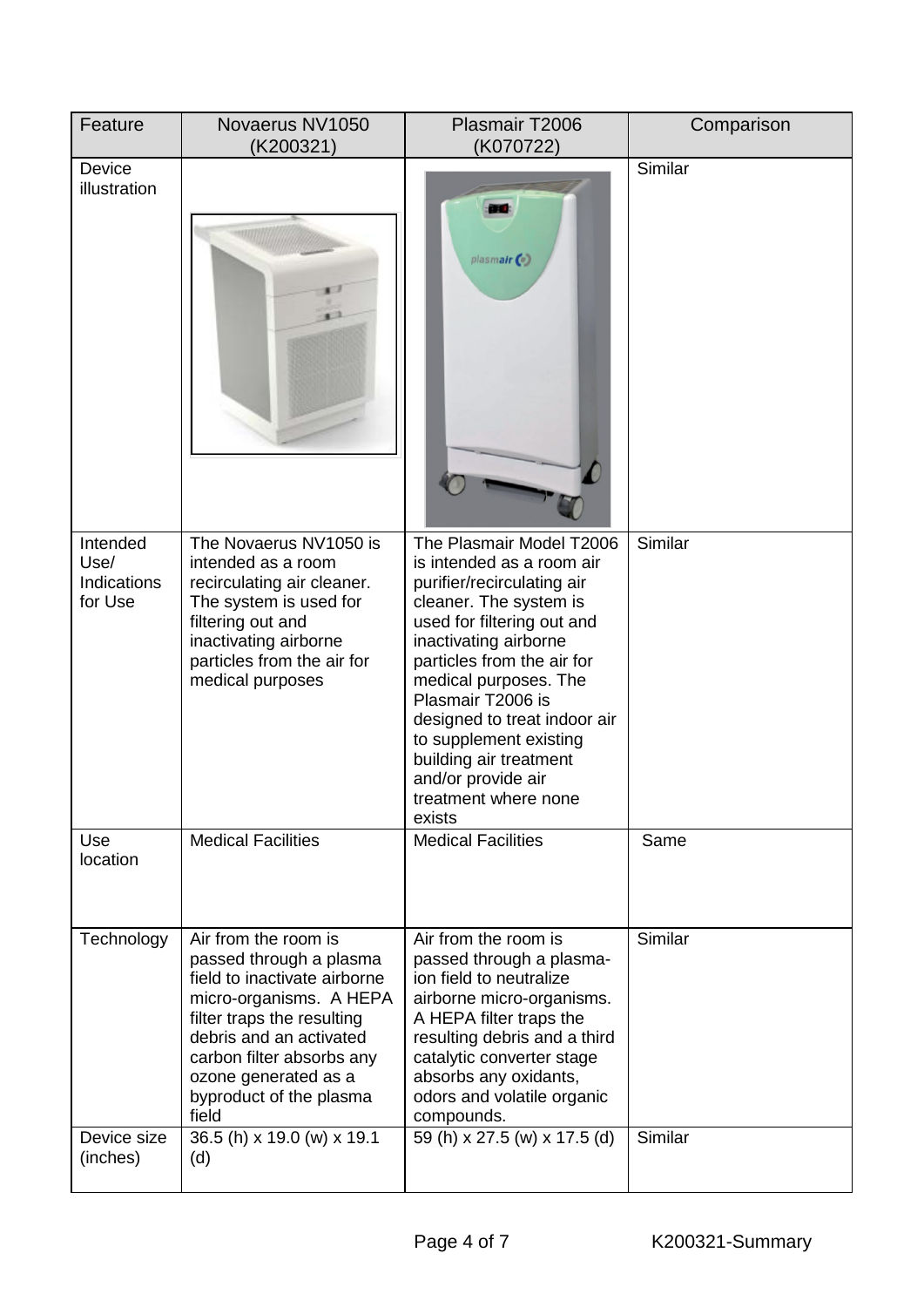| Feature                              | Novaerus NV1050<br>(K200321)                                                                                                                                                                                      | Plasmair T2006<br>(K070722)                                                                          | Comparison |
|--------------------------------------|-------------------------------------------------------------------------------------------------------------------------------------------------------------------------------------------------------------------|------------------------------------------------------------------------------------------------------|------------|
| Device<br>weight                     | 112lb (51 kg)                                                                                                                                                                                                     | 220lb (100 kg)                                                                                       |            |
| Power<br>source                      | <b>110V AC</b>                                                                                                                                                                                                    | <b>110V AC</b>                                                                                       | Identical  |
| Air change<br>rates                  | 6,400 to 31,925 ft <sup>3</sup> /h<br>$(180 \text{ to } 904 \text{ m}^3/\text{h})$ in 5<br>steps                                                                                                                  | 14,125 to 30,000 ft <sup>3</sup> /h<br>(400 to 850 m <sup>3</sup> /h) in 3<br>steps                  | Similar    |
| Reduction<br>of biological<br>agents | <b>Bacillus Globigii</b><br>endospores and MS2<br>phage reduced by 3 log<br>reduction in 10 minutes<br>and 4 log reduction in 15<br>minutes when operating at<br>full fan speed in a room of<br>580ft3 $(16.4m3)$ | Predicate claims a<br>decontamination of 35m <sup>3</sup><br>room from ISO9 to ISO7 in<br>10 minutes | Similar    |
| Filtration of<br>particles           | NV1050 produces a 4 log<br>reduction in 0.5 to 2.0 µm<br>sized particles in 10<br>minutes in a 580ft3<br>$(16.4m3)$ sealed room                                                                                   | Produces a 4 log reduction<br>of particles at 12 ACH at<br>600 $m^3/h$ .                             | Similar    |
| Ozone<br>emitted                     | Ozone emissions below 10<br>ppb (1/5 <sup>th</sup> FDA limit for<br>medical devices)                                                                                                                              | No specific claim made,<br>but must be below FDA<br>limit of 50 ppb                                  | Same       |
| Operational<br>range                 | Temperature: 50°F to<br>95°F (10°C to 35 °C)<br>Relative humidity: 10 to 75<br>%RH                                                                                                                                | Temperature: 41°F to 95°F<br>(5°C to 35°C) Relative<br>humidity $<$ 95 % non-<br>condensing          | Similar    |
| Storage<br>range                     | Temperature: 13°F to<br>160°F (-10°C to + 71°C)<br>Relative humidity: 10 to 93<br>%RH                                                                                                                             | Temperature: 32°F to<br>113°F (0°C to 45°C)<br>Relative humidity: 20 % to<br>90 %                    | Similar    |
| <b>Standards</b><br>used             | IEC 60601-1:<br>2005/A1:2012<br>IEC 60601-1-2:2014                                                                                                                                                                | IEC 60601-1;<br>IEC 60601-1-2                                                                        | Identical  |

# **7. SUMMARY OF NON-CLINICAL DATA**

The following performance data has been provided to demonstrate that the subject device meets the acceptance criteria of the standards listed below: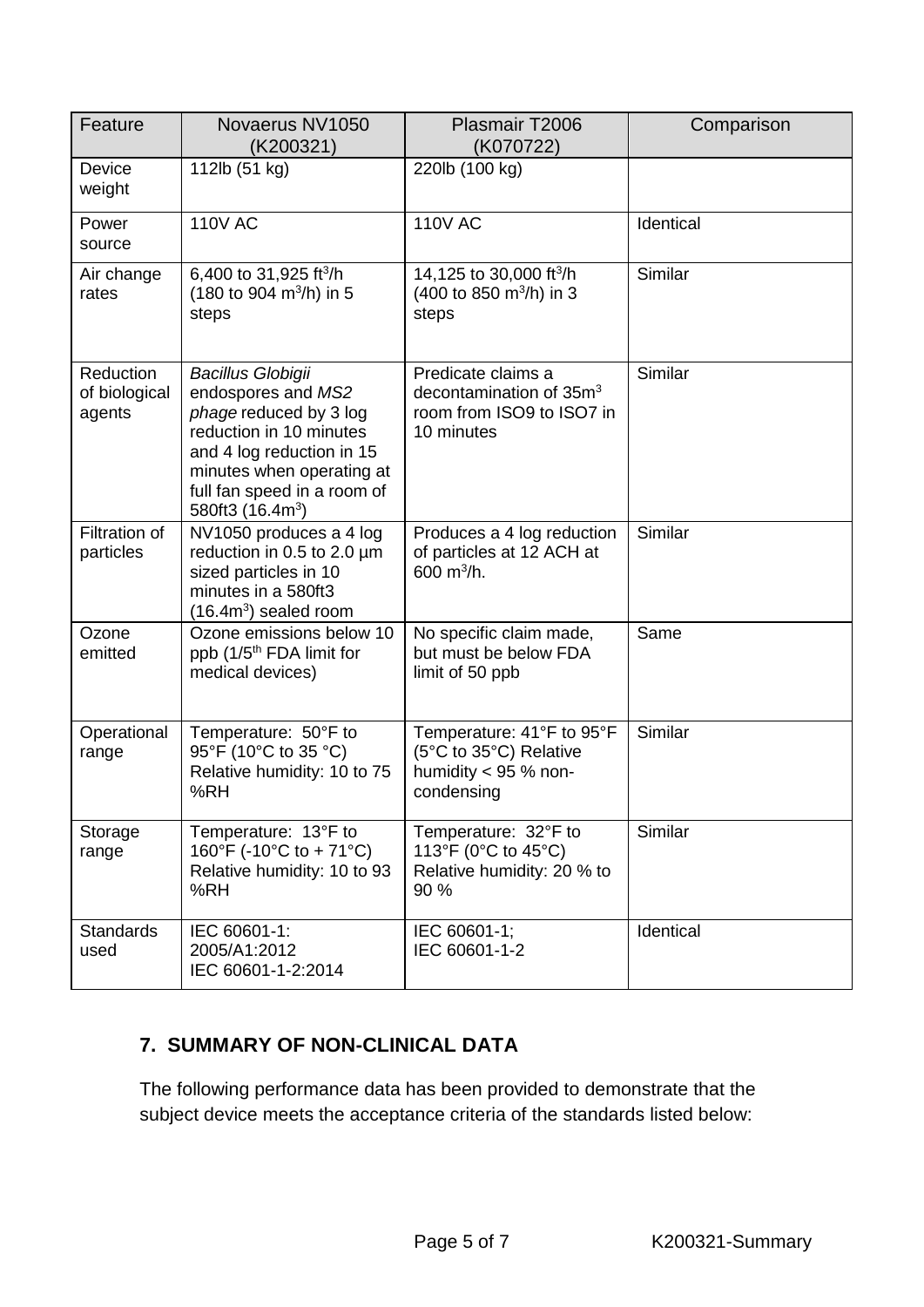| Test name/<br>Methodology/<br>Standard name | Purpose                                                                                                                             | Acceptance Criteria                                                                                            | Result                                                                                                                                                                                                                                                                                                                                               |
|---------------------------------------------|-------------------------------------------------------------------------------------------------------------------------------------|----------------------------------------------------------------------------------------------------------------|------------------------------------------------------------------------------------------------------------------------------------------------------------------------------------------------------------------------------------------------------------------------------------------------------------------------------------------------------|
| IEC60601-<br>1:2005/A1;2012                 | Device electrical<br>safety                                                                                                         | Pass the<br>requirements of the<br>consensus standard                                                          | Pass                                                                                                                                                                                                                                                                                                                                                 |
| IEC60601-1-<br>2:2014                       | Device<br>Electromagnetic<br>Compatibility                                                                                          | Pass the<br>requirements of the<br>consensus standard                                                          | Pass                                                                                                                                                                                                                                                                                                                                                 |
| Ozone emissions                             | Confirm ozone<br>emissions are below<br>the maximum<br>permitted levels<br>$<$ 0.050 ppm                                            | Ozone emitted to be<br>$< 0.050$ ppm                                                                           | Pass in normal operating<br>conditions and single<br>fault conditions including<br>operating with blocked<br>and past end of life filters                                                                                                                                                                                                            |
| Inactivation of<br>Micro-organisms          | To demonstrate that<br>the plasma technology<br>alone can produce a 4<br>log reduction in viable<br>micro-organisms                 | The plasma<br>generator alone<br>produces a 4 log<br>reduction in a<br>specified micro-<br>organism            | A single plasma<br>generator of the type<br>embodied in the NV1050<br>produced a 4 log<br>reduction in MS2<br>Bacteriophage in 5 hours<br>when operating in a<br>sealed 580ft3 (16.4m3)<br>room                                                                                                                                                      |
| <b>Filtration of</b><br>particles           | To demonstrate that<br>the filter banks alone<br>can produce a 4 log<br>reduction in particles                                      | The device<br>produces a 4 log<br>reduction in the<br>concentration of µm<br>sized polystyrene<br>microspheres | The device produced a 4<br>log reduction in the<br>concentration of 0.5 to<br>2.0 µm sized polystyrene<br>microspheres in a sealed<br>580ft3 (16.4m3) room in<br>10 minutes                                                                                                                                                                          |
| Combined<br>Operation                       | To demonstrate the<br>performance of the<br>NV1050 at maximum<br>speed to inactivate<br>and filter out specified<br>micro-organisms | To produce a 4 log<br>reduction in the<br>specified micro-<br>organisms                                        | NV1050 running at<br>maximum speed in a<br>580ft3 (16.4m3) sealed<br>room:<br><b>Bacillus Globigii</b><br>$\bullet$<br>Endospores: A 4 log<br>reduction produced in<br>15 minutes.<br>Prolonged operation<br>over 24 hours to<br>confirm that the<br>reduction in the<br>micro-organisms was<br>maintained and no<br>viable micro-<br>organisms were |